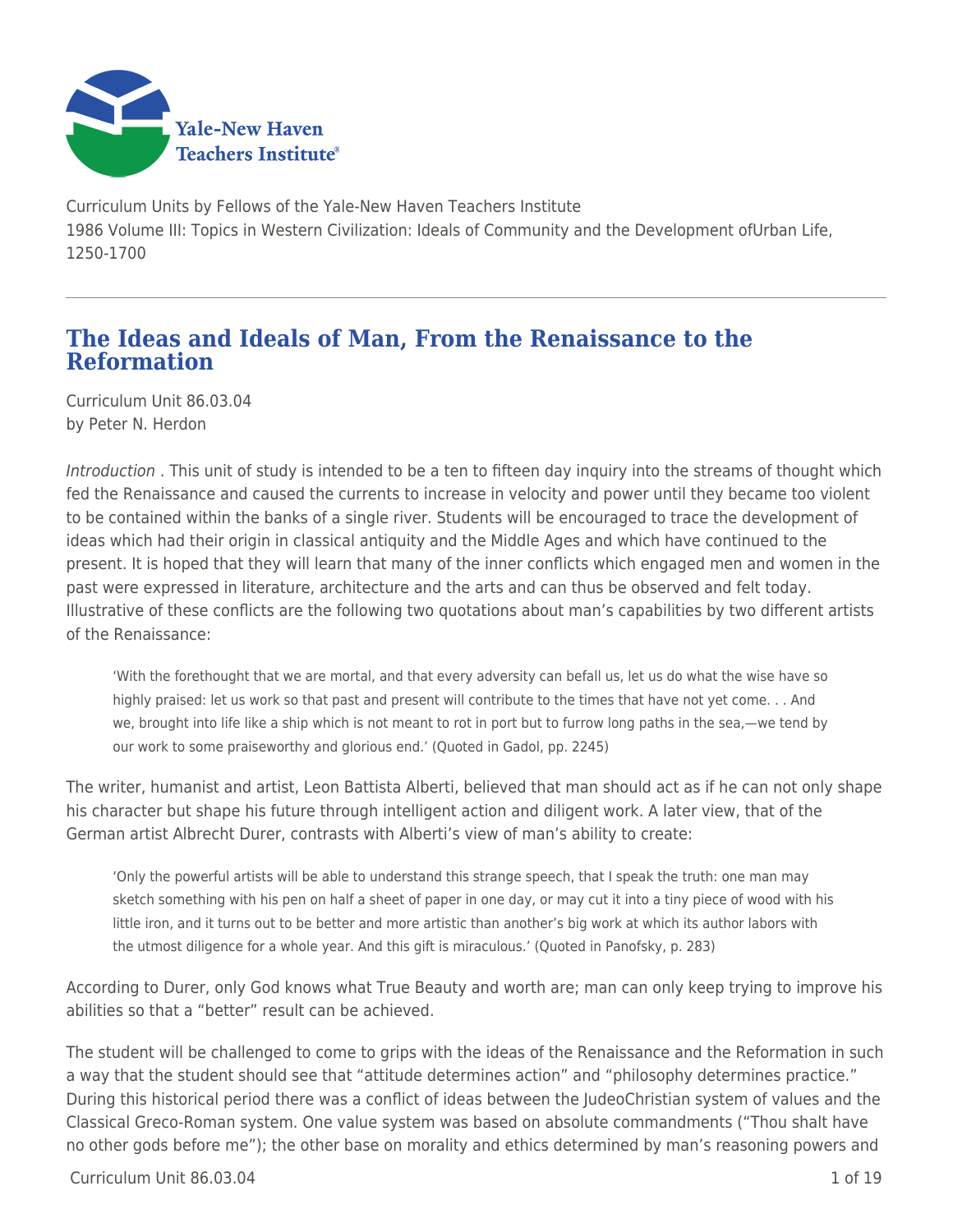common sense. Was Renaissance man subject to absolute rules or those of his own making? Protagoras stated his belief in a mancentered system in his pronouncement, "Man is the measure of all things." In contrast, the Psalmist put it this way: "What is man, that Thou art mindful of him?" Where was man to turn in his struggle for identity: inward to self or upward to the Creator? Could the Church, now centered in Rome, blend successfully both positions into one system?

The first half of this unit deals with the Renaissance, and especially with the efforts to harmonize the conflicting systems by a study of Italian humanism and artistic expression of the fifteenth and sixteenth centuries.

The second half of the project considers the road which led to the Protestant Reformation and the extent to which the Reformation was both a product of the Renaissance and a challenge to it. What was the nature of the revolutionary "seeds" that were planted in previous centuries which produced such a tumultuous harvest during the lifetime of sixteenthcentury Protestant Reformers Martin Luther and John Calvin?

This course study will attempt to illuminate a period of history during which many characteristics of our own "modern" world began to emerge. Man seemed to be awakening to new ideas and new lifestyles that would have significant implications to future generations. As the students consider these ideas and lifestyles, it is this teacher's hope that they may see something of themselves in the process. My experience tells me that the attempt is worth it; that not only my students but I, the teacher, will be better for having tried. To quote Albrecht Durer:

'Now since we cannot attain to the very best, shall we give up our research altogether? This beastly thought we do not accept. For, men having good and bad before them, it behooves a reasonable human being to concentrate on the better . So then let us ask how a better figure may be made. . . .' (Quoted in Panofsky, p. 275)

# **I.** *Unit Objectives*

This unit of study contains certain basic concepts associated with the topic which students will be expected to define and use:

# **A. Core Concepts**

| architecture           | humanities    |
|------------------------|---------------|
| autobiography          | indulgences   |
| chivalry               | infallibility |
| Church Council         | justification |
| classical civilization | Papal Bull    |
| clergy                 | philosopher   |
| compromise             | pope          |
| conscience             | priesthood    |
| citystate              | nationalism   |
| courtier               | Protestant    |
| excommunication        | reform        |
| feudalism              | Renaissance   |

Curriculum Unit 86.03.04 2 of 19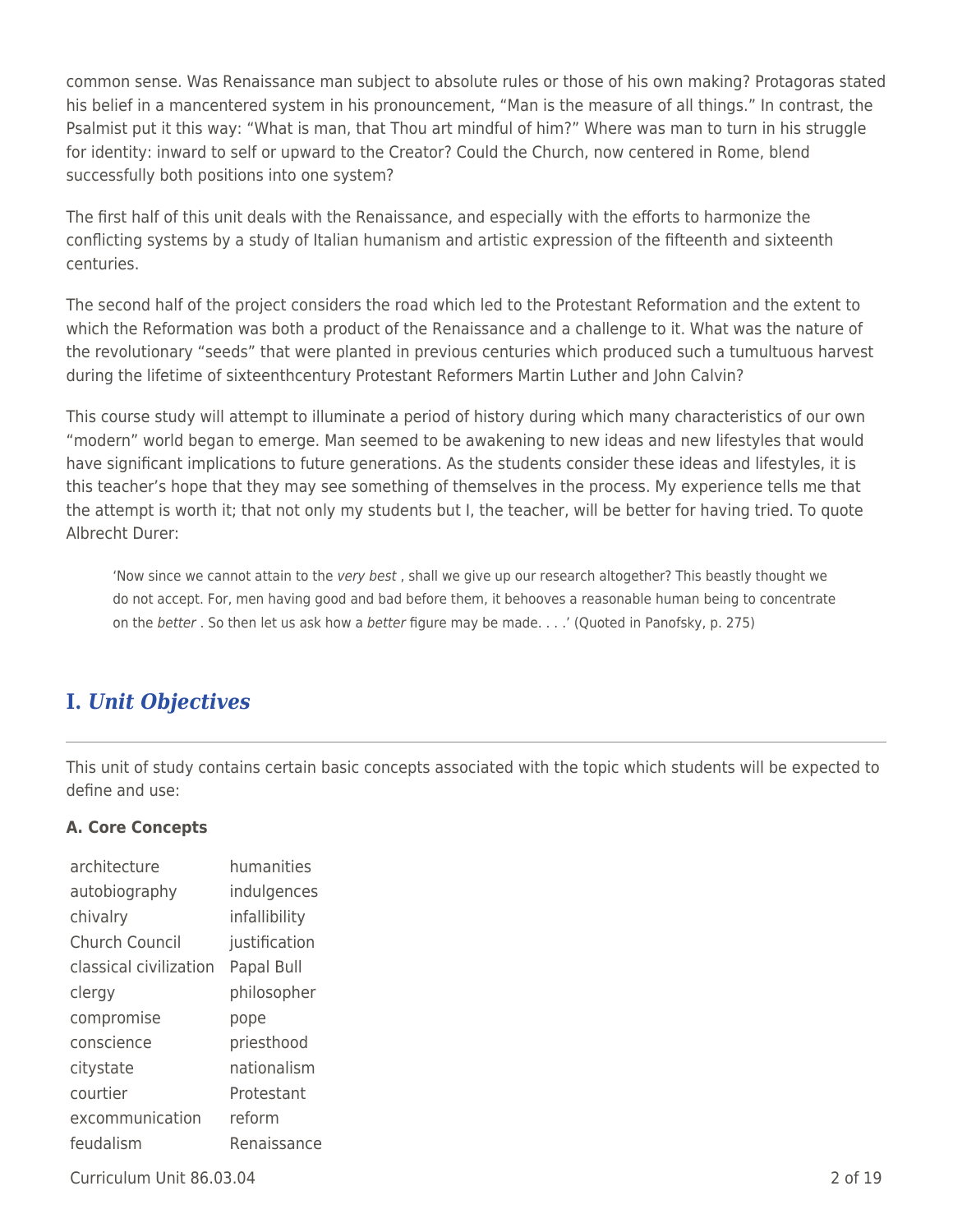| Gothic                       | Reformation |
|------------------------------|-------------|
| <b>Great Schism</b>          | sacrament   |
| heretic                      | salvation   |
| hierarchy                    | satire      |
| Humanism, Christian secular  |             |
| Humanism, Italian vernacular |             |
| humanist                     | virtu       |

## **B. Learning Objectives**

Students will be encouraged to examine present value systems based on value systems of the past. In addition, students should be able to identify certain underlying causes of change during both the Renaissance and the Reformation. They will be expected to be able to identify certain characteristics of Italian Humanism and how it was similar to and different from Christian Humanism. What were some of the effects of each philosophy on individuals and groups? They will be expected to name accomplishments of at least one artist of the Renaissance period and at least three new themes of Renaissance art.

Those enrolled in this course will be expected to critique certain religious and humanistic ideas, such as this one describing man:

'To you, (man) is given a body more graceful than other animals, to you power of apt and various movements, to you most sharp and delicate senses, to you wit, reason, memory like an immortal god.' (Quoted in Clark, p. 89)

A description such as this is intended to give the students clues as to certain underlying assumptions about the condition of the author (Albert) and about the condition of his contemporaries. It was Alberti who was credited with saying, "A man can do all things if he will."

This course primarily attempts to look upon man as a complex being, whether he be an artist, philosopher, poet, politician or pope. In documenting the ideas of man in this historical period, whether they be expressed on canvas, in stone or in books, the primary goal is to force the student to think about himself or herself so that the student is beginning to develop the tools of critical thinking and analysis so necessary in the modern world of education.

# **C. Behavioral Objectives**

During these approximately two weeks of study, the student will be expected to participate in: at least one class presentation (roleplay, debate, or oral report); one small group project with other class members; one interview or opinion survey on some presentday topic related to the unit topic, e.g., "what is success?" or "what people do you admire and why?" Also, class members will be expected to maintain an orderly folder containing all assignments and notes. There will be daily opportunities for students to become involved through a variety of classroom assignments and activities. Every class member will participate in the mock trial lesson with certain research skills utilized.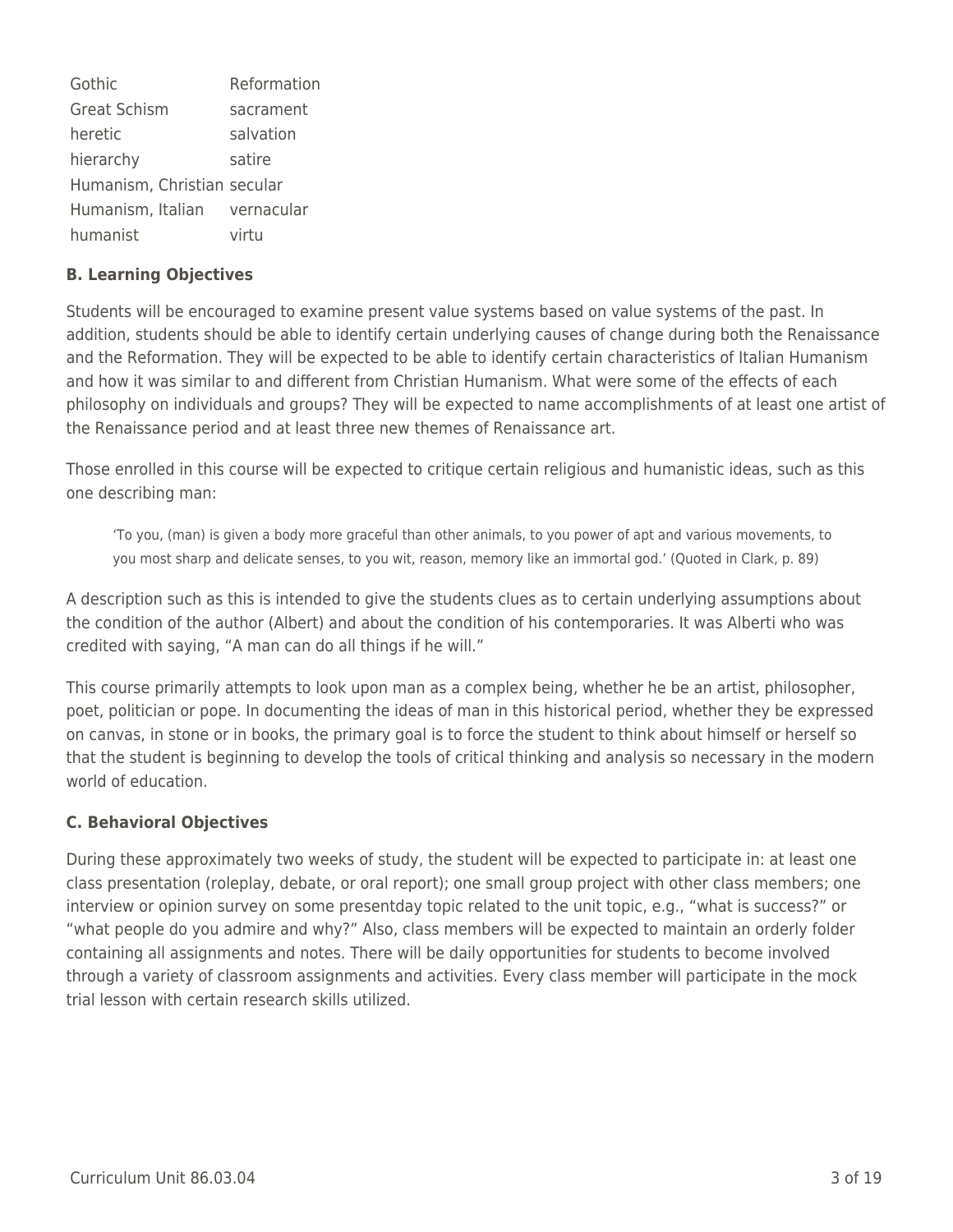# **III. Unit Summary and Strategies**

#### **A. The Renaissance**

The introductory lesson will be an attempt to bridge the gap between life in the Middle Ages and life in what we today call the "Renaissance." Emphasis here will focus on the institutions that dominated the Middle Ages, the feudal manors and the Church. Four slides will be shown to students to illustrate the contrasting nature of the times:

relief of Adam and Eve after the Fall ("Bronze Doors of Bishop Bernward" at Hildesheim

- 1. Cathedral, Janson, p. 207) which pictures the Lord pointing an accusing finger at a cringing<br>1. Adam, who passes the blame to bis mate, while she, in turn passes it to the serpent at ber Adam, who passes the blame to his mate, while she, in turn passes it to the serpent at her feet. Both figures of Adam and Eve are shamefully trying to cover themselves with fig leaves; photograph of the interior of a Gothic Cathedral ("View of the North Clerestroy Wall of the
- 2. Nave, Chartres Cathedral," Janson, p. 237) featuring beautiful stained glass windows, butressed vaults, and delicate vertical columns giving an uplifting heavenward appeal; painting of serfs working the land in front of a walled castle ("October" from "Les Tres Riches
- 3. Heures du Duc de Berry," Janson, p. 257) illustrating in full color the planting of a winter crop by peasants, with nobility and monks visible before the castle wall; equestrian statue of a Verona ruler in full armor ("Statue of Can Grande della Scala," Janson,
- 4. p. 263) portraying a selfconfident, grinning picture of power and victory—a knight in shining armor?

After viewing the slides, the teacher will ask students to discuss the slides in light of the question from Psalm eight: "What is man that Thou are mindful of him?" What can be said about man as he approaches the end of one era and the dawning of another?

Historian Kenneth Clark put it this way: "At the end of the tenth century in Europe. . . Man is no longer the image of a man, but a human being, with humanity's impulses and fears; also humanity's moral sense and the belief in a higher power." (Clark, p. 31)

Students next will be asked to read an assignment from their text (Beers, pp. 213, 215) which highlights the plagues, wars and Church divisions which caused a desire for reform and a return to security and prosperity.

For the next four or five days, we will look at "Man's Search for Meaning" in the Italian Renaissance. The students will have read a textbook account (Beers, pp. 281284) summarizing the factors which promoted Italy's leadership in the change from medieval to modern civilization. Students will be expected to identify two or three of these factors. Students in this lesson will read different selections by three "successful" Renaissance individuals and report back to their classmates how each of these men defines "success." Is this definition of success similar in any way to the old feudalchivalric values? One reading selection will be from Baldassare Castiglione's The Courtier, which brings out the old chivalry but also knowledge of classics appreciation of literature, eloquence and good taste. Another short reading from Benvenuto Cellini's Autobiography , brings out an extreme individualism. A third and final reading is from Niccolo Machiavelli's The Prince , and emphasizes the practical application of political principles in a cruel and corrupted world. These selections should illustrate for the students the character trait called *virtu* (from the Latin *vir* which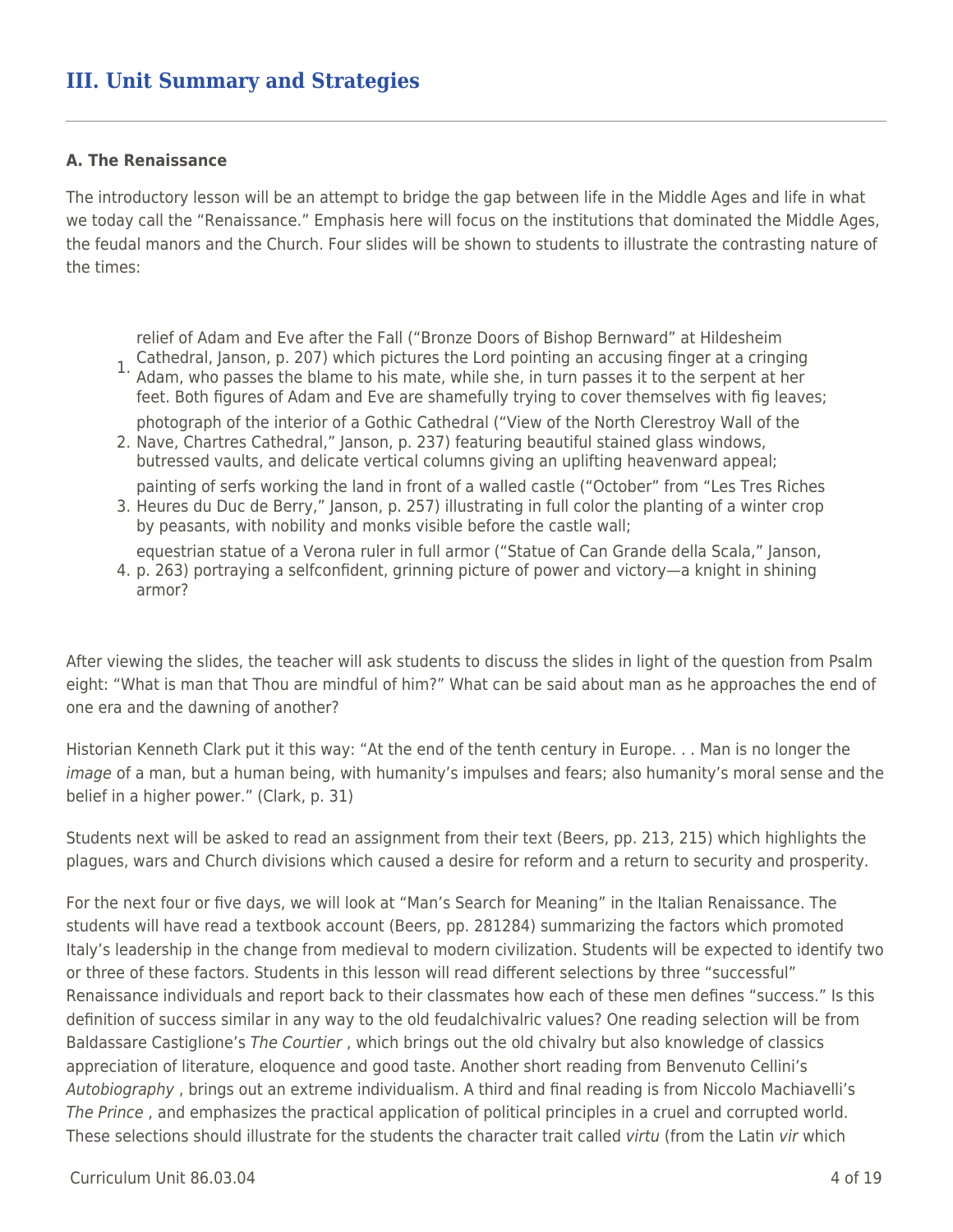means "free man"), the combination of qualities which made for greatness in statesmanship, artistic creation or literature. A discussion of virtu in its many forms and facets will conclude the lesson.

Nearly a complete day would be spent describing the "universal man" or "Renaissance man." The individual we shall focus on is Leon Battista Alberti (14041472) and his many accomplishments as an artist, architect, poet and writer. Alberti's statement, "A man can do all things if he will," is worth considering as it reflects back on our earlier discussion of *virtu*, in the sense that determination combined with genius brings the desired result. Students will read from the prologue of On Painting in which he praises the Florentine artists for bringing great fame to the city of Florence, and citing them as even greater than the ancients. There will also be a discussion of his book *On Architecture* with the following ideas: (1) city planning approaches based on a proper analysis of conditions; (2) the relatively higher importance assigned to buildings in a city with churches first, civic and business second, and housing third. Buildings should contribute to the public, not the private good. His idea that buildings built harmoniously, according to the principles of nature, would enable a person to discover the meaning of a harmonious wellbalanced life. There is much to be discovered about Alberti and much to be discussed as he leads us into an important element of Renaissance art: the principle of reason as being necessary to artistic expression.

## Alberti said:

'And the mind, stimulated and warmed up by practice, will apply itself quickly and adroitly to the work, and that hand will follow most speedily which is well guided by the unerring insight of the mind.' (Quoted in Panofsky, p. 273)

Alberti believed in an objective norm for beauty and this standard can be discovered through the mind of man. .

Jacob Burchkardt described Alberti ( The Civilization of the Renaissance in Italy , 1860) as a mathematician, physicist, architect, painter, sculptor and writer. He commanded expertise in so many different areas that it is impossible to put Alberti into any one category. A relevant question to ask of the Renaissance and the men who made it is: Can the currents of Renaissance culture be unified into a systematic system? Is Renaissance man, like the Renaissance itself, too complex and varied to put into definable limits?

Follow an assignment from the students' text (Beers, pp. 282284) which introduces the basic nature of the Italian Humanists and their stress on the study of the humanities. By studying subjects taught in ancient Greek and Roman schools (grammar, rhetoric, poetry and history), Humanists believed that education was the only way to enjoy a full life. As one scholar put it:

'I beg you, take care. Add a little every day and gather things in. Remember that these studies promise you enormous prizes both in the conduct of your life and the fame and glory of your name. . . Acquaint yourself with what pertains to life and manners—those things that are called humane studies because they perfect and adorn men.' (Quoted in Beers, p. 283)

Based on our class discussion of Alberti and others, we observe that individual abilities were to be encouraged in a Renaissance education. How were these professional Humanists a "new breed?"

Generally they (Humanists) were laymen who made a living by their learning, not clerics or monks devoting spare time to classical study. They were selfmade men who were peddling a new type of scholarship to their contemporaries—and who found the market very good. . .(There were) eager students in Florence and elsewhere.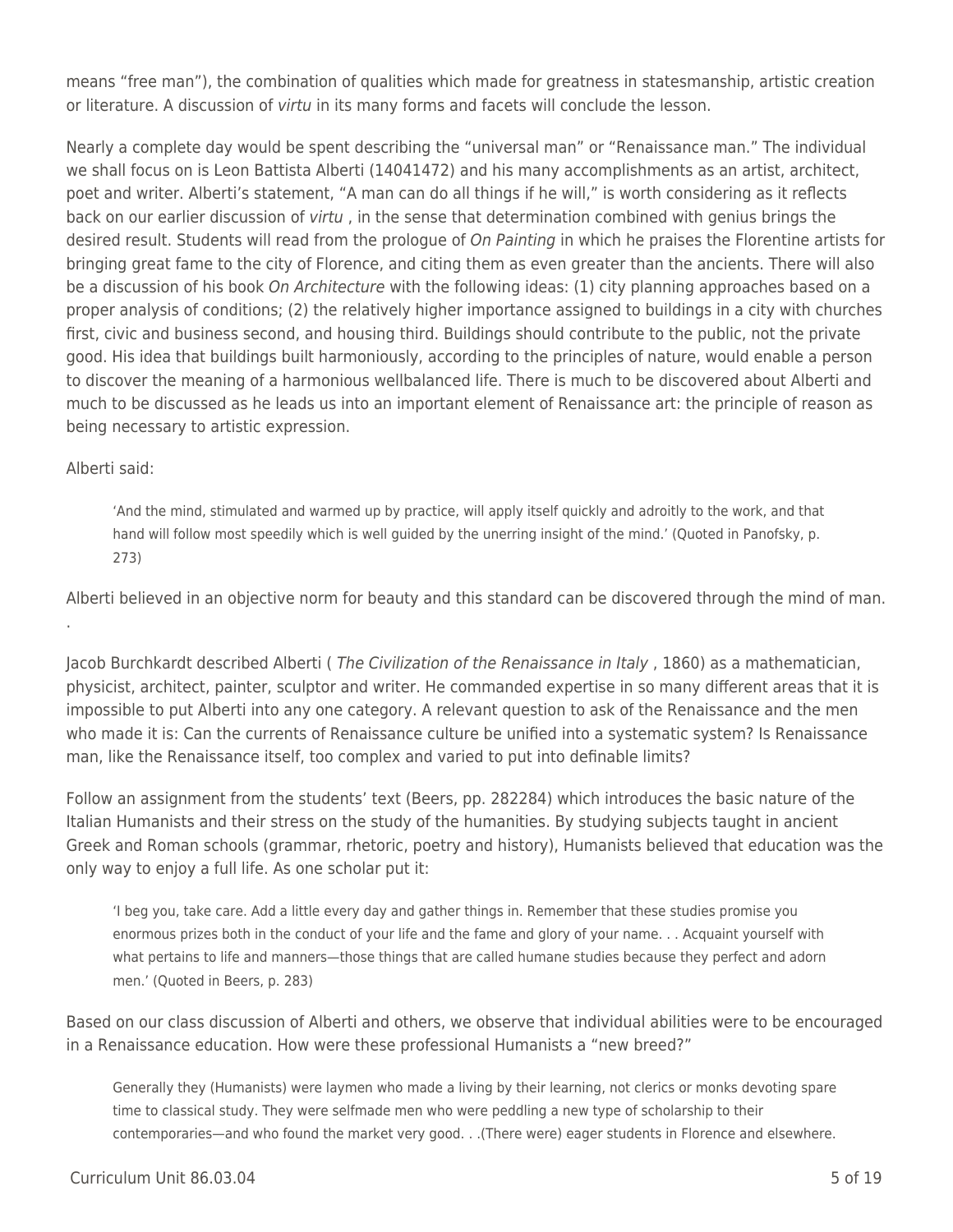The Humanists reveved the study of classical Latin, Greek and Hebrew, and they got the ruling classes of the Italian cities excited about what they were doing. (Strayer, p. 351)

Many Humanists combined their religious faith with their scholarship. For example, Petrarch (130474) wrote, "Christ is my God; Cicero is the prince of the language I use."

During this class period students will read a brief selection (from Strayer, pp. 3501) by Petrarch, often called the father of a new Humanism. In this selection, he defends his love for the classical writers and his belief that they taught the central ethical values which later were expressed in Christianity. He saw no conflict between the ancient truths and God's Truth; all truth was indivisible.

Another Humanist reading, either for class or homework is one selected from Coluccio Salutati, from "A Letter in Defense of Liberal Studies." This assignment stresses the importance of the liberal arts as essential to the Christian, especially the studies of grammar, dialectic (logic) and rhetoric (public speaking). He summarizes his case in this way:

'Imagine for yourself a person well grounded in the. . .literary studies; then let him enter on the study of Christian doctrine and sacred literature at the same time with another person untrained in (them). . .and which do you think would become. . . the more rapidly, or the more completely, the trained man, or the crude and ignorant one?' (Quoted in Gundersheimer, pp. 234)

Students will be asked to evaluate the value of Humanistic education and the possible effects of this education during the Renaissance. Why was this form of education potentially valuable to the aristrocratically controlled citystates of Italy? Why did some historians call humanistic education a "revolution?" What of the Church's influence as the focus of life seemed to come more on this world rather than on the next, and life became more secularized?

No unit on the Renaissance would be complete without an exposure to some of the great artistic achievements of Renaissance painters and sculptors. The slides I plan to show (and make available as part of this project) emphasize two main points: First, human scale. To illustrate this concept students will see two pictures of the Pazzi Chapel in Florence (interior and exterior). In contrast to the Gothic style, the human proportions and scale of this space asserts the dignity of man and makes the individual more conscious of his capabilities and powers. We also observe certain mathematical balance and geometric proportions.

The second set of slides help to show the tensions between the classical influence and the Christian art of the time.

Boticelli's The Birth of Venus" (Janson, Colorplate 36, p. 316) shows the influence of Greek my and bring out the themes of youth, love and beauty. The Venus image has changed into a shy

1. pale rendering of the Virgin Mary, attempting to reconcile the pagan and the Christian in art. "Divine love" has replaced "human love," natural birth has given way to a divine rebirth. So claimed the NeoPlatonists.

Giorgione's "The Tempest" (Janson, Colorplate 40, p. 371) is supposedly seen through the

- eyes of St. Francis as a piece of God's creation. But the scene is naturalistic and pagan. The set of the pointing are consumed pagainty with a strike is that of the set of the set of the set of the set of the set of the s persons in the painting are sensuous and passive. Who are they? The only action is that of the storm soon to sweep away the beauty of the scene, a moment in time.
- 3. Masaccio's "St. Peter Healing the Sick" shows perspective of Renaissance buildings in a contemporary setting, uniting Christianity and community.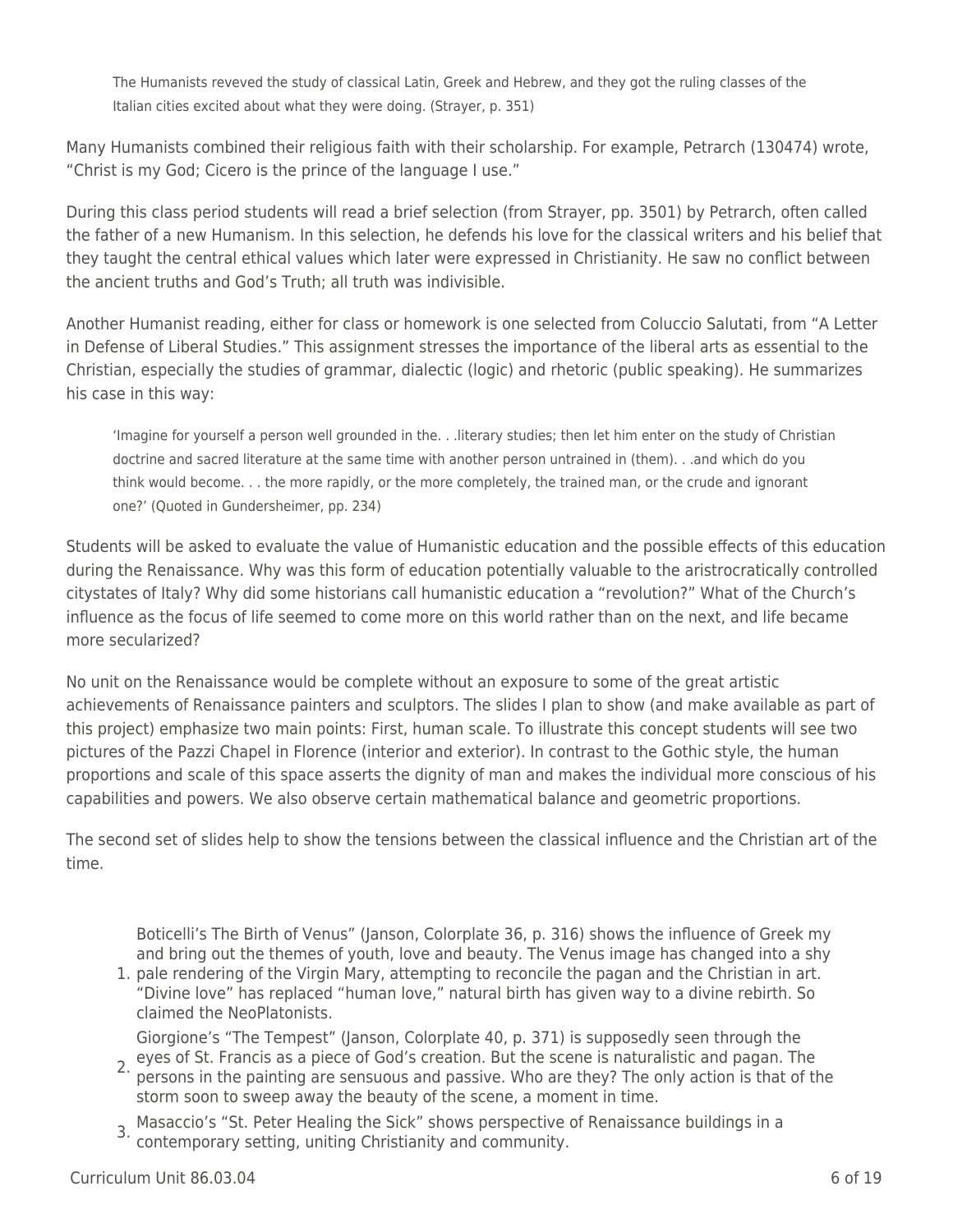Michelangelo's "Creation of Adam" from the Sistene Chapel shows the superhuman man as he awakens to selfconsciousness. Could this be a symbol of Renaissance man himself?-(Janson,

4. p. 360) As the Creator rushes towards the earthbound Adam to receive the "divine spark", Adam reaches out, not only toward God, but also to a yetunborn Eve, whom he sees hidden in the clouds.

A quotation by a contemporary historian completes this section of the unit:

Michelangelo, perhaps the most typical as well as the greatest artist of them all, gave his life to attempting the impossible: to reconciling the classical ideal of harmony, balance, and 'nothing in excess,' with the limitless goals and boundless love of Christian piety. This attempt to reconcile the GrecoRoman and HebraicChristian worlds was the central striving of the Renaissance. (Strayer, p. 357)

# **B. The Protestant Reformation**

The subtitle for the second half of this curriculum unit could be called, "The Search for Meaning" or "Challenges to the Church."

The Church in the Middle Ages assumed the role of "guardian of the faith" and officially claimed to be the conscience of Christian rulers and their subjects. This claim, however, did not go unchallenged. Early in the fourteenth century, King Philip IV of France objected to Church influence: (1302)

'The pope pretends that we are subject to him in the temporal government of our states and that we hold the crown from the Apostolic See. . . . This kingdom which (our ancestors) have until now so wisely governed—it appears that it is not from God alone, as everyone has always believed, that we hold it, but from the pope.' (Quoted in Strayer, p. 270)

The first challenges to Church authority came from nonconformists within the church itself such as St. Francis of Assisi (11821226) who insisted on absolute poverty for himself and his followers, imitating the example of Christ and the apostles. St. Francis narrowly escaped being labelled a heretic, but many of his followers did. A reading from George B. Shaw's play, St. Joan illustrates a new threat to the monolithic Church, nationalism.

'I can only tell you that (nationalism) is essentially anti-Catholic and antiChristian; for the Catholic Church knows only one realm, and that is the realm of Christ's kingdom. Divide that kingdom into nations and you dethrone Christ.' (p.99)

In 1431, at the age of nineteen, she was burned at the stake, a heretic. In 1920, she was canonized a saint. The question is an interesting one: Which of today's heretics will become tomorrow's heroes?

The students will read a summary of the ideas of John Wycliffe (1328-1384), who claimed the Scriptures to be the only authority, with Christ, not the Pope as the head of the universal church. He translated the Bible into the vernacular and was condemned by the archbishop of Canturbury. Wycliff's influence was later felt in Bohemia, where John Huss led a large following and was ultimately excommunicated and condemned by the Council of Constance for refusing to yield to his conscience based on his views of Scripture and his insistence that the cup be administered to the laity at the Lord's Supper. Huss was condemned and burned at the stake in 1415. A resulting war against Hussite followers in Bohemia lasted twenty years and proved indecisive.

Other factors leading to criticism of the Church were its decline in prestige due to the Great Schism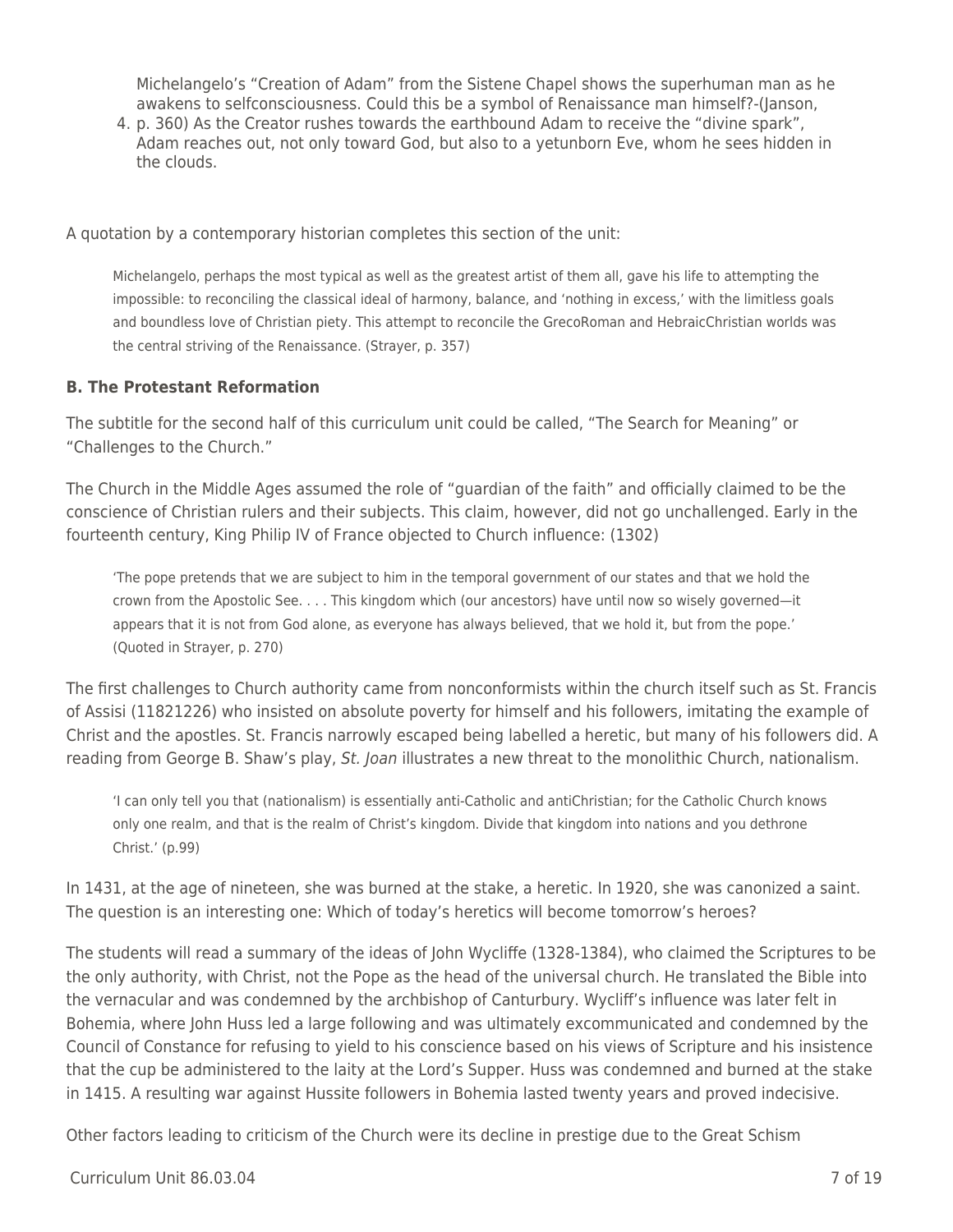(13781417) and the decline in power of certain European secular rulers upon whom the Church depended to enforce certain taxes and orders. Within the Church loyalty was beginning to ebb with the ideas of St. Francis who opposed the Church's ownership of property; St. Thomas' allowances for bringing in Aristotle's ideas into Christian thought. Furthermore, thinkers at the University of Paris (1379) promoted the idea that the authority of the Church rested not in the papacy but in the entire body of believers and called for a Church Council to settle the matter.

Renaissance popes, as a rule, were doing nothing to increase confidence in the Church. Many were patrons of Humanism and the arts. Two were noted for their wars (Julie II was known as the "Warrior Pope"); Roderigo Borgia (Aleander VI, 14921503) lived openly with his mistresses. Aleander gave his Spanish relatives whatever they asked for, and his illegitimate son, Cesare, made a bloody attempt to become ruler of all central Italy with his father's help. Splendor became a substitute for reform.

Finally, Pope Julius II agreed that changes were necessary and began to open dialogue for reform. Further events suggest that rising expectations during a time of crisis do very little to quench the fire of change but actually fan the flames into a larger conflagration. This dialogue was opened in the first two decades of the sixteenth century, sixty years after the humanist scholar Lorenzo Valla in 1440 had proved the Donation of Constantine to be a forgery.

To focus students' attention on the ideas of northern humanism, we shall spend a class period describing one of its famous representatives, Desiderius Erasmus (14661536). Erasmus, like other German humanists was a sincere churchman, anxious to improve and reform Church practices and policies. He was born into poverty, became a priest in 1492 but soon left the monastery and his interest in ancient writings led him to a study of classical Greek. He studied classical literature and later translated the New Testament into Greek. By 1520, he was regarded by many to be the "prince" of humanistic scholars because of the influence and quality of his writings, many of which were based on the primary sources of ancient literature. A sample of a reading for students follows:

His thought was that education, return to the sources of Christian truth, and flagellation (Whipping) of ignorance and immorality by merciless satire would bring the church to purity. To this end he worked. His Handbook of the Christian Soldier (1502) was a simple straightforward presentation of an unclerical Christianity. . .His Praise of Folly (1509) was a biting satire on the evils of his age in church and state. His Familiar Colloquies of 1518 were discussions in which fastings, pilgrimages, and similar external observances were the targets of his brilliant pen. (Walker, p. 294)

He, along with many others, including Martin Luther, believed that the Church was permeated with superstition, corruption and false doctrine. He bitingly criticized the clergy and civil rulers, but had no wish to break with the Church that he often unmercifully attacked. Erasmus believed that individuals had the Godgiven right to seek reform in the Church, but in the final analysis, Christians must depend on Church Councils to decide matters of correct doctrine. The Church, ultimately, was God's agent on earth and had to be recognized as such, regardless of the individual Christian's dissatisfactions with its practices. There is much room for disagreement within the Church, as the following quotation by Erasmus illustrates :

'In fact, the variety of ceremonies does not break up the peace of the Church; there are opinions on which it is possible to disagree, without the destruction of peace between Christians.' (Quoted in Olin, et al., eds., p. 110)

To Erasmus, Christianity was essentially ethical religion and the social teachings of Christ in the Sermon on the Mount comprised its main essentials. Also, the philosophers of ancient Greece and Rome were to be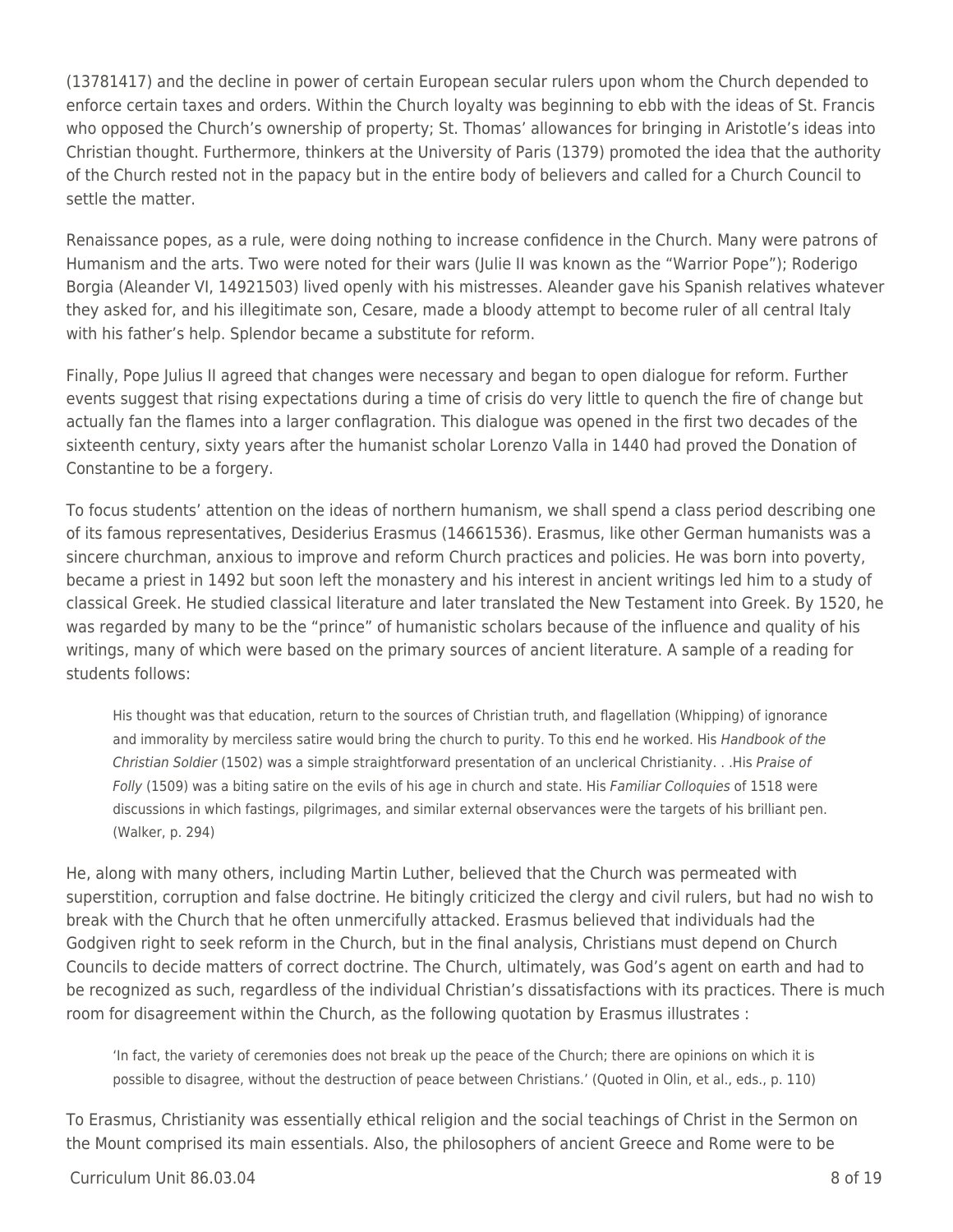considered teachers of what was good and noble and true. The historical uniqueness of Christ, so essential to Martin Luther, was absent in Erasmus as he promoted an international Christendom rather than a personal Christianity. A final selection from Erasmus' Colloquies underscores his admiration for Christian character traits in pagan heroes:

. . .the attitude of Socrates in the face of death is discussed. His resignation and hope, so proper to the Christian, inspires Erasmus' interlocutor (mouthpiece) to utter these frequently quoted words: 'I can hardly help exclaiming, "Saint Socrates, pray for us." ' (Olin, ea., p. 20)

To Erasmus, the reformer, the promotion of humanist scholarship and the broadening of Christian knowledge together will improve the condition of mankind. God's way will be revealed through knowledge that morality is a better way than immorality; good is more practical than evil; common sense is to be preferred over theological tretises. Erasmus believed it was possible to unite people of all nations under the Christian banner if reason and good will were fully exercised.

'If we apply ourselves to the task of establishing peace in the Church with moderate advice and calm minds, that which Isaiah prophesies will take place. "And my people will set down in the beauty of peace, in the tabernacles of confidence and in opulent rest. Let us all say as we rejoice with one another—How loveable, O Lord of power, are Thy tabernacles."' (Quoted in Dolan, pg. 388)

The next class period, students will spend evaluating the ideas and beliefs of the Protestant Reformer, Martin Luther (14831546). Following an assigned reading from the students' text (Beers, pp 294-296), we will summarize his views on indulgences and justification by personal faith in Jesus Christ.

In the fifteenth century, Pope Sixtus IV claimed the power to release the souls of the dead from the penance they were doing in Purgatory, if contributions called "indulgences" were made on the dead loved one's behalf. Special indulgences had been issued beginning in 1506, for the purpose of building the new church of St. Peter in Rome. Luther was enraged by the crass sales techniques of a Dominican friar named Johann Tetzel (14701519) who is reported to have claimed, "So soon as coin in coffer rings, the soul from Purgatory springs." As Tetzel approached Luther's hometown of Wittenberg, Germany, Luther prepared ninetyfive theses, or propositions for academic debate on the subject of indulgences. His main points were these:

'There is no divine authority for preaching that the soul flies out of purgatory immediately after the money clinks in the bottom of the chest. . .All those who believe themselves certain of their own salvation by means of letters of indulgences will be eternally damned, together with their teachers. . . Any Christian whatsoever, who is truly repentant, enjoys remission from penalty and guilt, and this is given him without letters of indulgence.' (Quoted in Strayer, p. 378)

Luther's experience as a monk had led him to reject the doctrine that good works could win a person's salvation. Fasting, praying and confession had led him only to a deeper sense of guilt, depression, and spiritual crisis. Peace finally came after discovering what St. Paul wrote in the first chapter of the epistle of Romans: "Therefore being justified by faith, we have peace with God through our Lord Jesus Christ." Luther's futile efforts to satisfy God through selfjustification gave way to the belief that in the matter of saving a man's soul, man can do nothing; God does everything. The implications of this line of thinking proved to be revolutionary. If man is saved by faith alone, then religious ceremonies and rites, even sacraments, are unnecessary and even dangerous because they imply that man can offer something to God through "good works" that would make man acceptable and worthy of salvation. Only a right personal relationship with God could satisfy Him. Therefore Luther struck at the "good work" that apparently all of Germany was ready to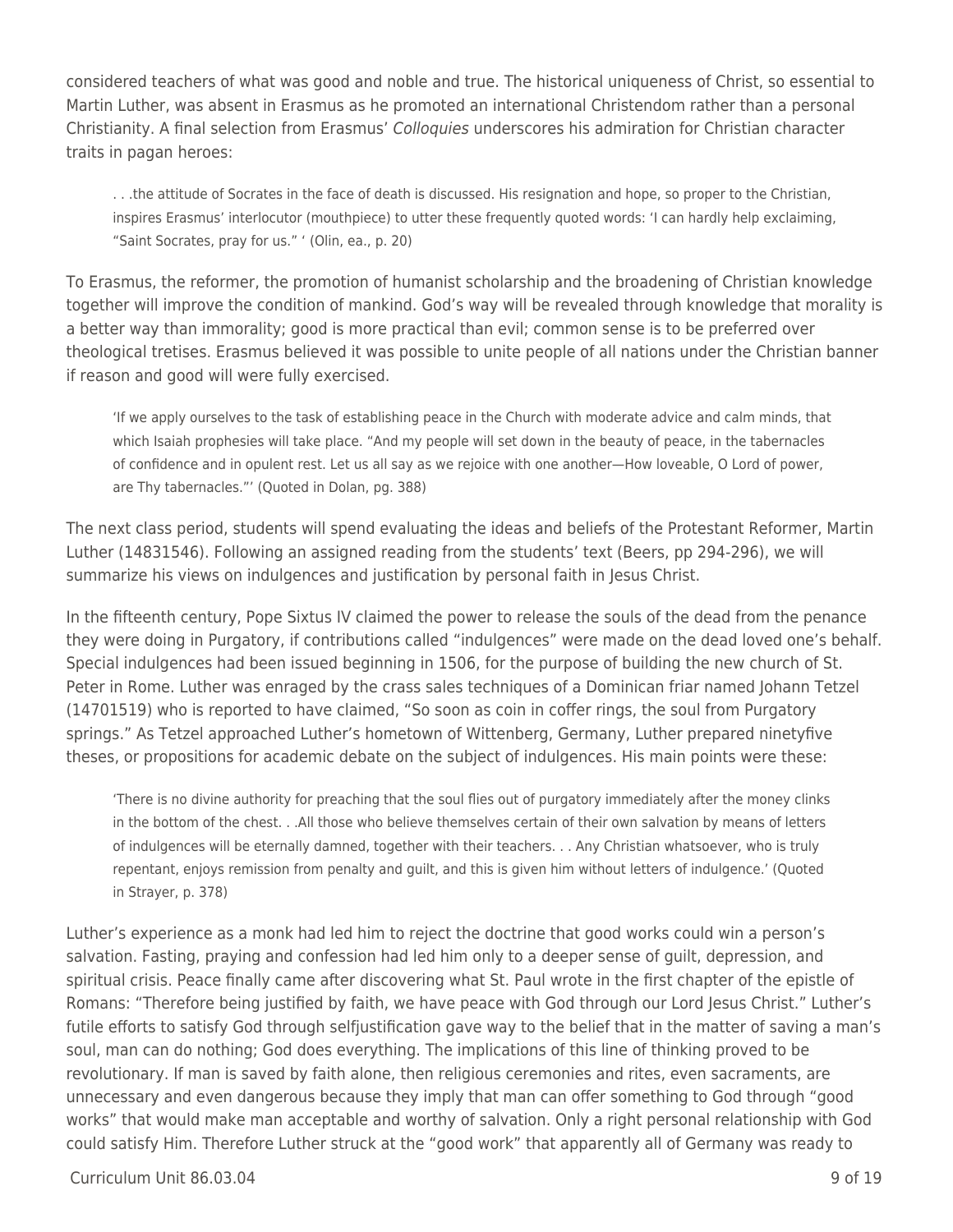hear about, indulgences. The true treasury of the church, claimed Luther, was God's forgiving grace, not a coffer of coins extracted by the pope's agents promising something that went against the teachings of Scripture. What was Luther's attitude at this time? Was he seeking to break with the Catholic Church and the Pope? Or was this just a protest against a public abuse? His letter to Archbishop Albrecht accompanying the famous Theses gives the answer (October, 1517):

'I pray that you may accept this humble but faithful admonition graciously as ruler and bishop, even as I submit it with a faithful and devoted heart. For, too, I am one of your sheep. The Lord guard and guide you forever. Amen.' (Quoted in Olin et.al. , eds., p. 30)

There is evidence to support the fact that Luther himself was amazed at the public response to this spark which produced the explosion which irreparably split the Christian Church into Catholic and Protestant. Written in academic language, the theses were intended to be propositions for debate, not powder for a debacle.

Charges of heresy were levelled at Luther and he was summoned to Rome to appear before the Pope, Leo X (15131521), but because of protection from his prince in Germany Elector Frederick "the Wise" the hearing at Augsburg, where, in October 1518, he was ordered to retract his views on papal authority in the matter of indulgences. Luther courageously refused. In fear of his life, friends in Augsburg smuggled him out of town.

At dead of night, a canon of the cathedral smuggled him out by a hole in the town wall; a mounted city messenger was waiting with a second horse. Just as he was, without trousers or boots, the monk got into the saddle; the messenger, who never said a word, spurred his horse, and the horse with Luther on it followed, away, away. . . . The story of Luther's ride, trouserless, without spurs, bounced black and blue, caused much amusement in a good many circles. (Simon, pp. 169, 171)

In a famous debate in June and July of 1519, Luther admitted that the Council of Constance had made an error by condemning John Huss. He had already declared that the Pope was not the final authority in Church matters; now he apparently rejected the infallibility of Church councils. The Pope's Bull of Condemnation was issued a year later, in June, 1520. During this year of delay, Luther's ideas were quickly solidifying. His writings were devoted to establishing the authority of Scripture as supreme, and redefining the Christian Church and the duties of a believer toward God and his fellow man.

Students should be encouraged to ask why did Luther affect the people so radically and prove to be so popular? Part of the answer lies in the practical nature of his program for Church reform. He was proposing a formula which people had been long ready to accept. The people saw Luther as a man of great courage and personal convictions, willing to stand up for his beliefs before the awesome power of the Roman Catholic Church hierarchy. A further appeal to the people was Luther's proclamation of the personal "good news" of forgiveness from God.

'Is it not wonderful news to believe that salvation lies outside ourselves? I am justified and acceptable to God—even though there are in me sin, unrighteousness, and fear of death. . . . Faith is enough for the Christian. He has no need for works to be made just. But he is not therefore to be lazy or loose. Good works do not make a man good, but a good man does good works.' (Quoted in Simon, p. 238)

Another significant idea developed by Luther was in the priesthood of the believer, which overthrew the Church's longheld practice of an ecclesiastical superiority in spiritual matters. This meant for the people that their daily lives could be lived in a manner that was spiritual service, holy and acceptable to God. To Luther, the Christian's life was a paradox: His freedom is predicated on his justification by faith in Christ; he is a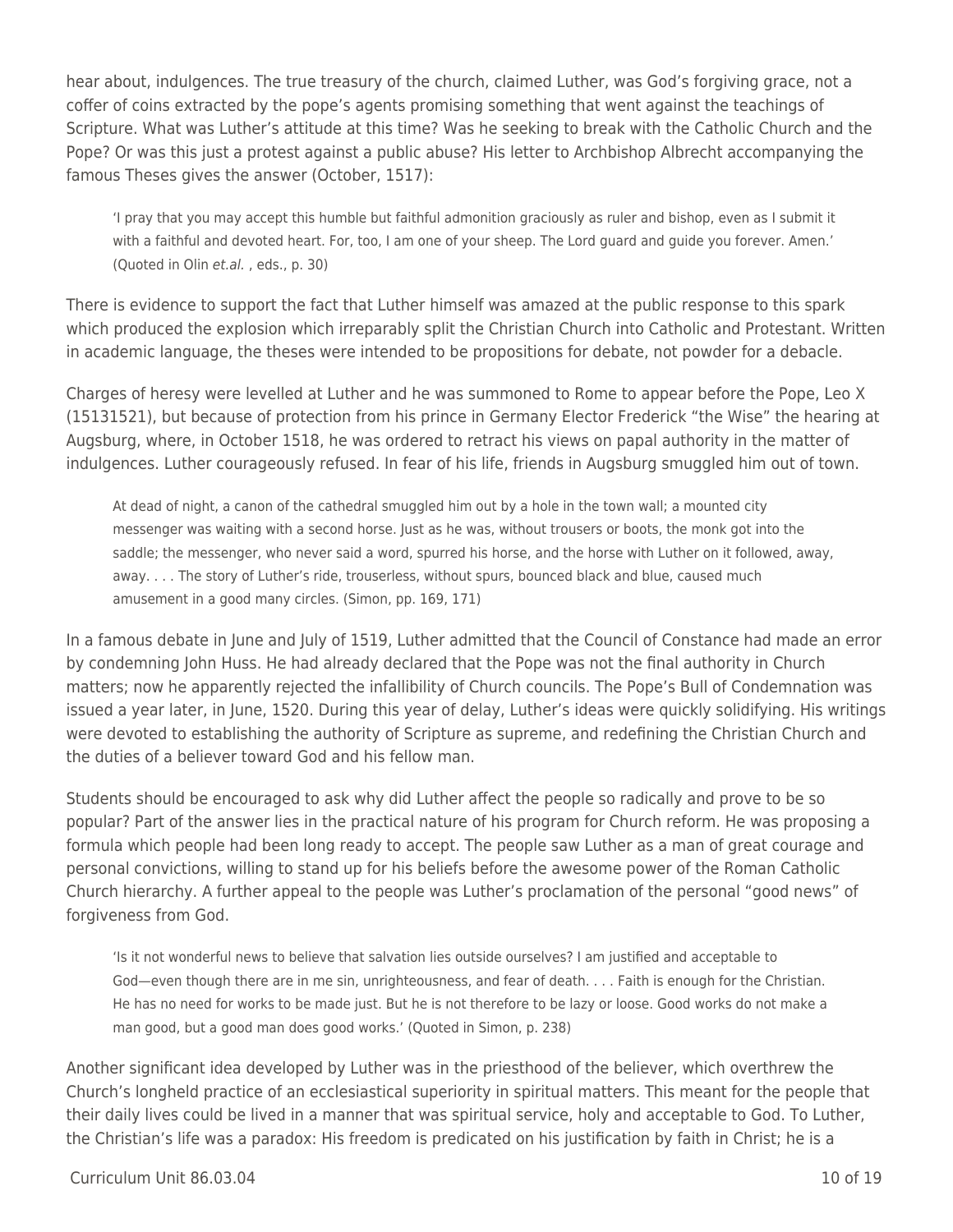servant because he is bound by love to serve God and neighbor while conforming to the image of Christ.

These ideas resulted in a final Papal Bull in January, 1521, and an order for Luther to appear before the Emperor Charles V for the civil authorities to hear his case. He travelled to the city of Worms in April, 1521, cheered on by large crowds of people. Would he be asked to recant his beliefs? Would he be martyred? Would the government agree to protect him as a citizen of the Holy Roman Empire? The state was set for real drama. The entire Christian world awaited the outcome.

The culminating activity of the unit is a mock trial of the Diet of Worms. The trial should prove a viable way to involve the students in one of three roles: (1) supporters of Luther and his views; (2) supporters of the Church and its views; (3) supporters of Erasmus, the middle road, and his views.

Students will be provided with Luther's views from various sources and will spend one class period preparing in groups. A list of charges will be drawn up by the EmperorChurch group which will be distributed to the other two groups. Issues range from indulgences, papal v. Biblical authority, good deeds v. salvation by grace, etc. The broad themes to apply will be these:

- a. What is a fundamental belief, not subject to compromise?
- b. What is a nonfundamental point of belief which can (and perhaps should) be compromised?
- c. What is the notion of "truth" and how can it be discovered?
- d. When, if ever, is it right to disobey authority?
- e. When is silence a better strategy than using words?
- f. To what extent does man have a "free will?"
- g. What role do people have in determining their ultimate destiny?
- h. How important is the Bible in the life of a Christian?

The role play, which should take one full class period, will be evaluated by students in an assignment based on three points?

- a. How did the events of the Reformation in Germany prove inevitable?
- b. How was Luther a "man for his times?" Why did so many follow him even though he was<br>b. branded a heretic and outlaw?
- Debate the following thesis: "Resolved, the Reformation hatched the 'egg' which was laid by<br>C. the Benaissance." the Renaissance."

As a final passage, students will consider this quotation from an historian who gives a succint evaluation of Luther and his place in history:

Martin Luther. . .is one of the few men of whom it may be said that the history of the world was profoundly altered by his work. Not an organizer or politician, he moved men by the power of a profound religious faith, resulting in unshakable trust in God, and in direct, immediate and personal relations to Him, which brought a confident salvation that left no room for the elaborate hierarchical and sacramental structures of the Middle Ages.

. . . Whether honored or opposed, none can deny his pre-eminent place in the history of the church. (Walker p.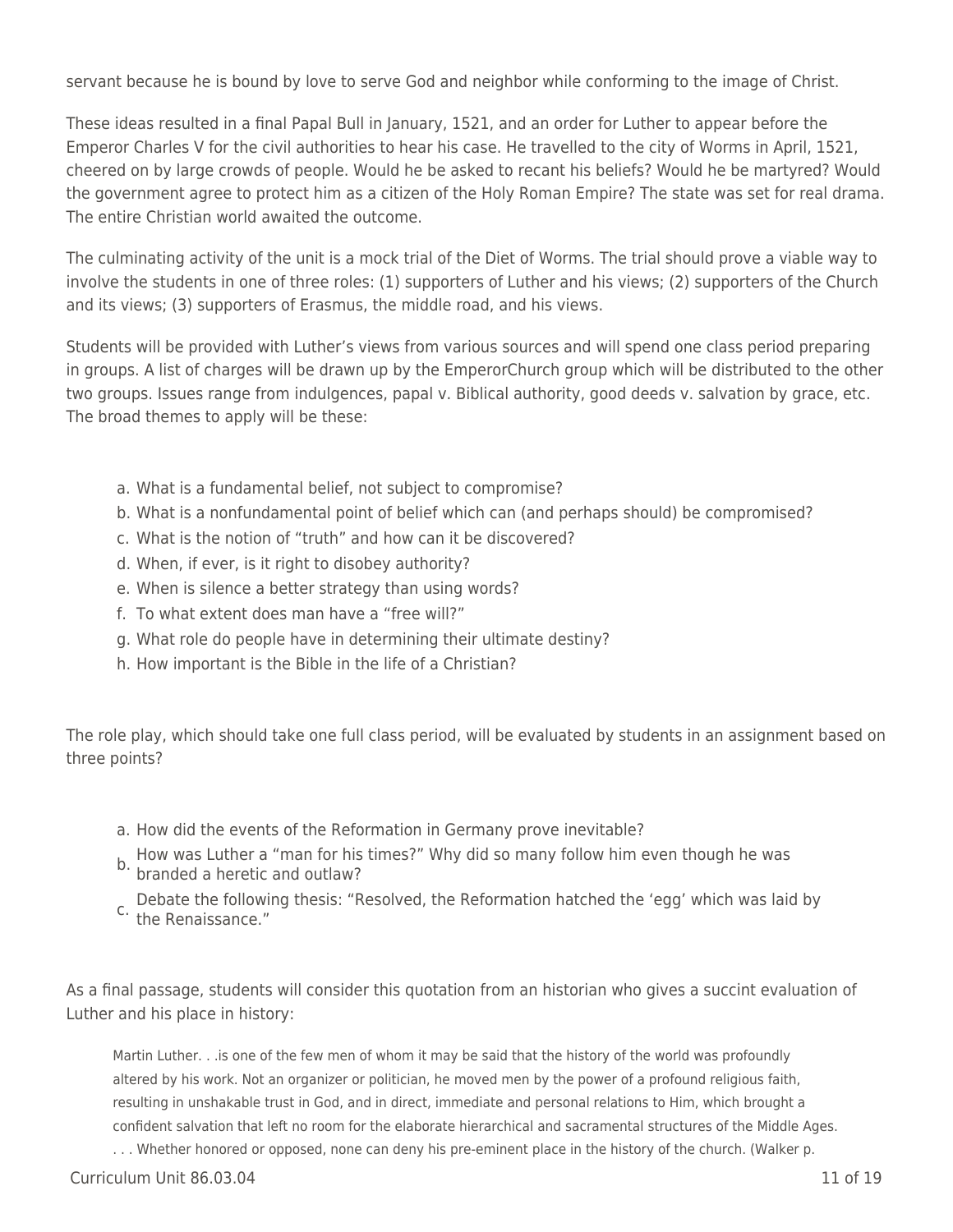# **III. Strategies to Achieve Objectives: A Summary**

The unit has been designed as inductive in nature, i.e., to raise historical questions and then allow students to examine historical documents to arrive at conclusions based on the information available to them. Because of the overall scope of the unit and the time constraints, students will be divided into research groups which will report their findings to the rest of the class. This strategy is designed to encourage discussion and oral and listening skills.

Students will keep lists of vocabulary words and concepts within their groups. Glossaries will be available to them to consult. Research will also be encouraged independently.—

The teacher will hand out specific questions to answer based on readings to make certain factual material is summarized.

Maps will be handed out to each student, so that he or she can locate important geographical areas affected by the Renaissance and the Reformation.

Student "instructors" will be utilized whenever possible to explain facts and ideas discovered in small groups.

The topic lends itself to such innovative and creative methods as the teacher wishes to employ. Appropriate methods of student involvement could include debates (to reform the Church from within or to break with it); roleplays (several "men of virtu" from Florence discussing a political course of action); and small group activities.

# **IV. Sample Lesson Plans**

**A. Lesson One** "The Spirit of the Renaissance"

#### *Objectives After completing the lesson, students should be able*

- 1. To identify at least two factors which contributed to Italy's leadership in the Renaissance;
- 2. To tell what certain key concepts ("renaissance," "humanities," "classics," "city-state") mean;
- 3. To give a Renaissance definition of "success" in Florence during this period.

#### *Lesson Procedures*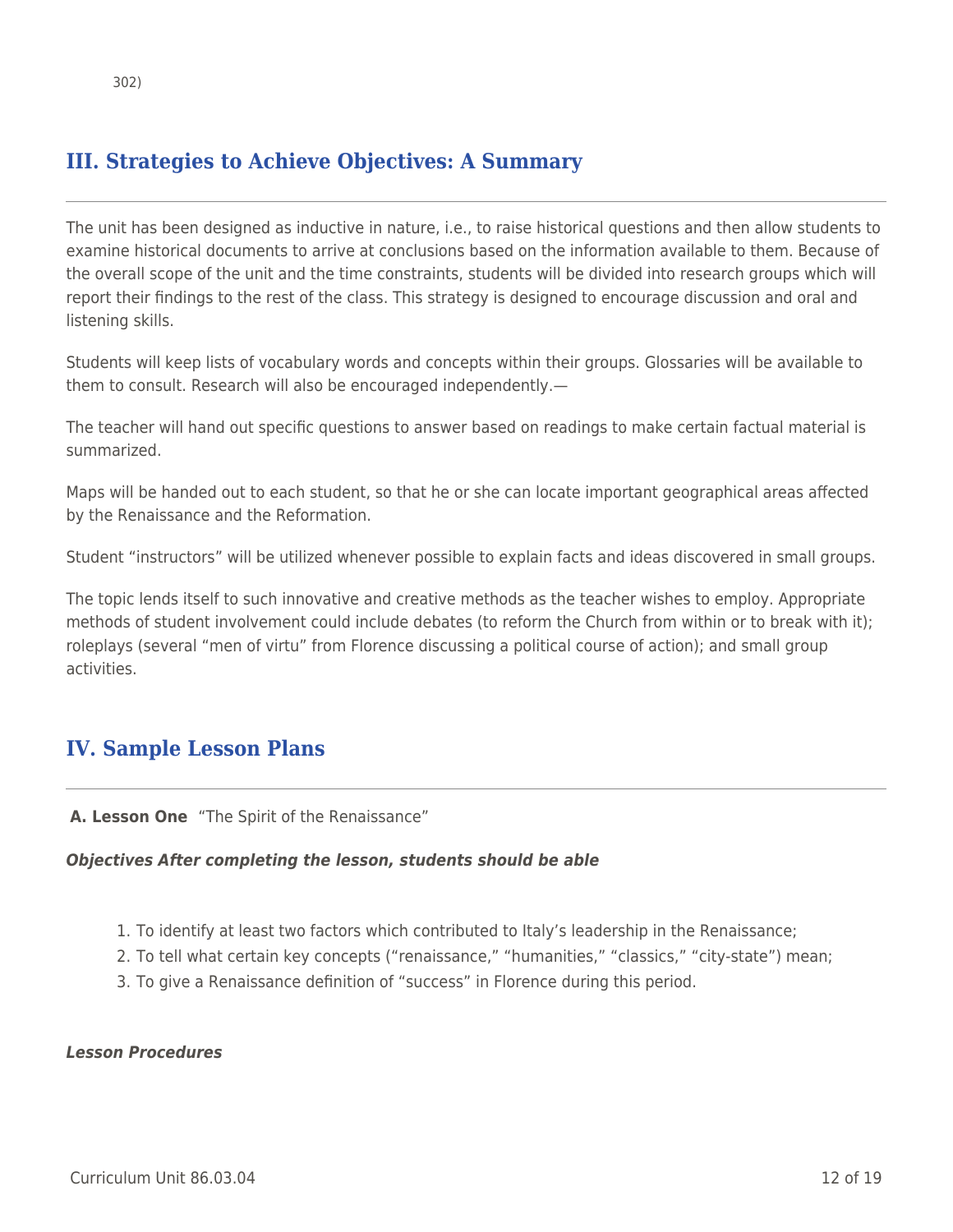Hand out Worksheet based on the students' text, pages 281-284, which they have already

1. been assigned as homework. They will be asked to discuss Objectives one and two above to test their grasp of the subject matter.

Students will be then divided into groups and assigned one of three readings: one from

2. Castiglione's The Courtier ; a second from Cellini's Autobiography ; a third from Machiavelli's The Prince .

Students will be asked to define important terms in each reading and asked the question:

- 3. "How is this person an example of "success" and "virtu?" What did it take to be a "good" Florentine in the fifteenth century?
- 4. Students from each group will report back to the entire class while the teacher summarizes the main points on the chalkboard.

## *Reading Samples* (Lesson One)

A. Baldassare Castiglione, The Courtier . He had the old virtues of chivalry, plus the new virtues<br>A. of humanistic Flarence of 1520 when the heak was published. Natice how personality qualities The new ideal image of the Italian aristrocratgentleman was the subject of a book by of humanistic Florence of 1530 when the book was published. Notice how personality qualities are described as you read about the ideal man of "virtu" according to Castiglione.

'. . .I judge it his first duty to know how to handle every kind of weapon, both on foot and on horse, and know the advantages of each kind. . .Apart from using them in war, there often arise differences between on gentleman and another, resulting in duels, and quite often those weapons are used which happen to be at hand. Hence, knowledge of them is a safe thing. . . .He must show courage in all things. Nor should he be quick to enter into a fight, except as his honor demands it of him. . . .

'(Hunting) is a true pastime for great lords. . . .He should know also how to swim, jump, run, throw stones; for besides their usefulness in war, it is frequently necessary to show one's prowess in such things, whereby a good name is to be won, especially with the crown (with whom one must reckon after all).

'I would have him more than passably learned in letters (literature), at least in those studies which we call the humanities. Let him be versed in the poets, as well as in the orators and historians, and let him be practiced also in writing verse and prose;... in this way he will never want for pleasant entertainment with the ladies, who are usually fond of such things.' (Quoted in Gundersheimer, ed., pp. 154, 155, 156, 159)

B. Additional apply (quoted in Strayer, p. 343) he believed that dutoblography was an ex-<br>form of expression and believed his book would be widely read since he was such an Benvenuto Cellini (150071) was a sculptor and goldsmith who described his exploits in his Autobiography (quoted in Strayer, p. 349) He believed that autobiography was an excellent interesting person.

'All men of whatsoever quality they be, who have done anything of excellence,. . . .ought to describe their life with their own hand. . . . I make no profession of writing history. It is enough for me to occupy myself with my own affairs. . . .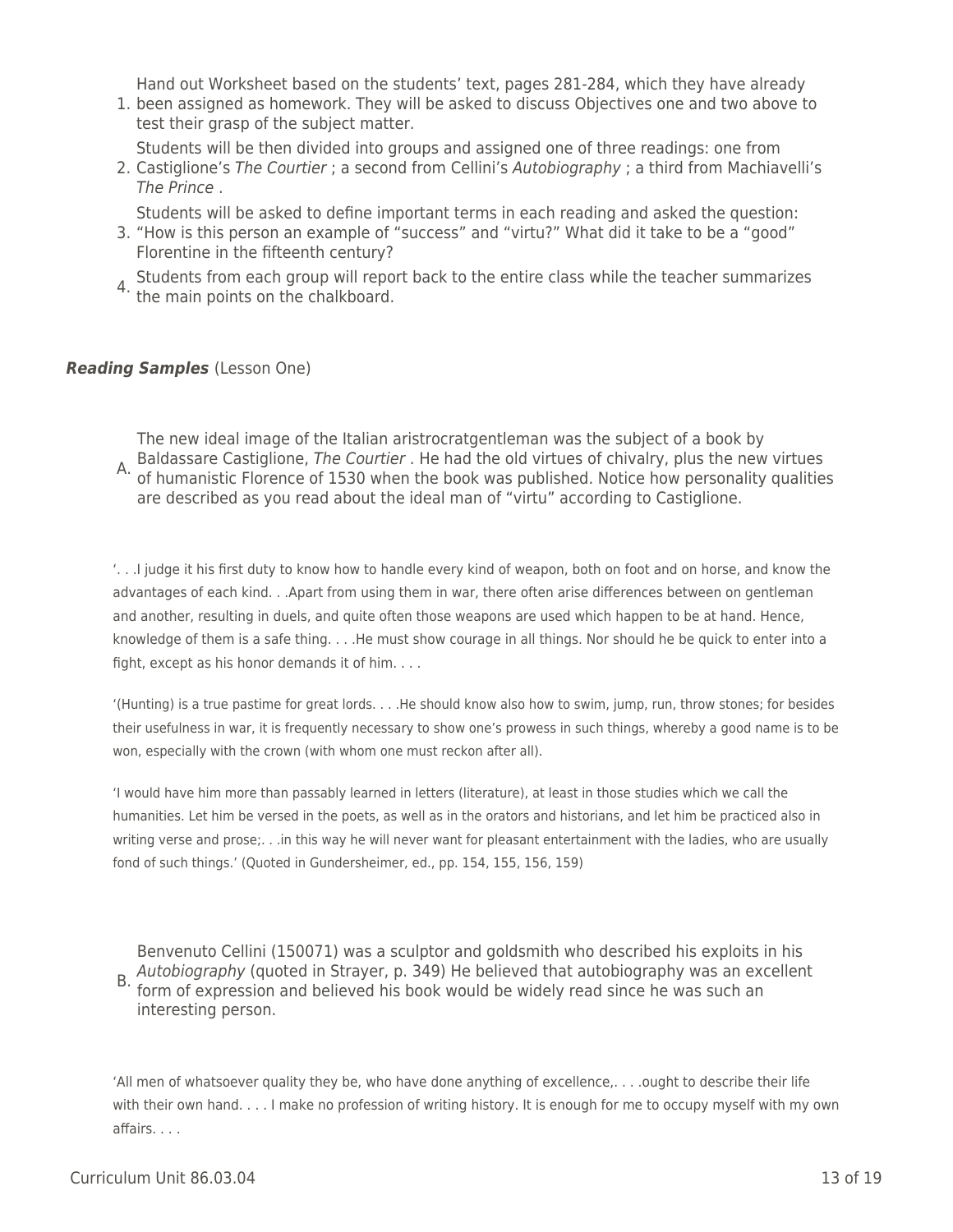'After he (Paul III) had put affairs of greater consequence in order, the new Pope sent for me, saying that he did not wish any one else to strike (mint) his coins. To these words of his Holiness one of his gentlemen named Latino Juvinale (a Humanist) answered that I (Cellini) was in hiding for the murder of Pompeo of Milan, and set forth what could be argued for my justification (pardon) in the most favorable terms. The Pope replied: "I know nothing of Pompeo's death but plenty of Benvenuto's provocation, so let a safe-conduct be at once made out for him. A great friend of Pompeo's was there; he was a Milanese called Ambrogio, a papal secretary. This man said: "In the first days of your papacy, it is not well to grant pardons of this kind." The Pope answered: "You know less about such matters than I do. Know then that men like Benvenuto (Cellini), unique in their profession, stand above the law."

C. best historical example of an ideal government, but realized that it might be too difficult for a<br>C. serrunt and divided group of Italian situatates to revive. What was needed was a prince of rea Niccolo Machiavelli (14691527) was a foreign ambassador for Florence who had years of practical experience in politics, as well as having read classical writings. In his writings, he described things as they were, not as they should be. He admired the Roman system as the corrupt and divided group of Italian citystates to revive. What was needed was a prince of real "virtu" with the courage of a lion and the cunning of a fox in order to build a strong state in Italy. Fortune might make his work difficult, but a man of "virtu" should at least have a fiftyfiftychance of beating the odds. The following is from Machiavelli's, The Prince :

'Is it better to be loved than feared or feared than loved? It may be answered that one should wish to be both, but it is much safer to be feared than loved when one of the two much be chosen. . . .In general (men) are ungrateful, fickle, false, cowards, covetous. As long as you succeed, they are your entirely . . .Men have fewer scruples (principles) in offending (going against) one who is beloved than one who is feared, for love is preserved by the link of obligation which. . .is broken at every opportunity, but fear preserved you by a dread of punishment that never fails.

'You must know, then, that there are two methods of fighting, the one by law, the other by force: the first method is that of men, the second of beasts; but as the first method is often insufficient, one must have recourse to the second. It is therefore necessary for a prince to know well how to use both the beast and the man. . . .A wise ruler ought not to keep faith (honor agreements) when by so doing it would be against his interest, and when the reasons which made him bind himself no longer exist. If men were all good, this precept would not be a good one; but as they are bad, and would not observe their faith with you, so you are not bound to keep faith with them.' (Quoted in Strayer, p. 354)

## **B. Lesson Two "Mock Trial: Luther at the Diet of Worms" (2 days)**

*Objectives* After completing the Lesson students should be able

- 1. To summarize two reasons why the Church and State wanted Luther silenced:
- 2. To empathize to a certain extent with the different parties in this debate;
- 3. To understand how the role of mediator works (or doesn't work);
- 4. To evaluate key factors in the decisionmaking process.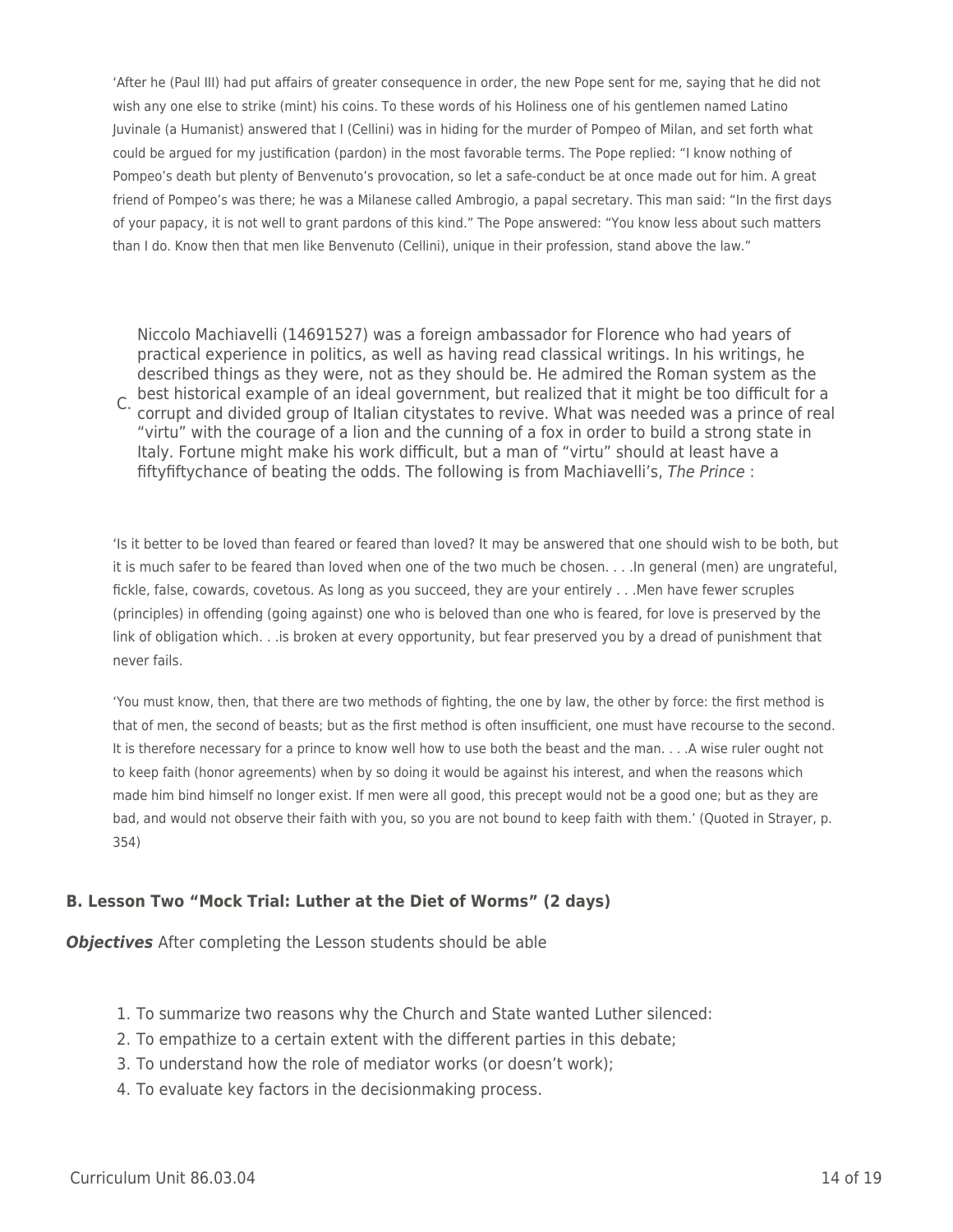#### *Lesson Procedures*

- 1. Teacher hands out a "Fact Sheet" to students, which includes necessary background information of events leading up to 1521 (previous night's homework).
- 2. Teacher divides up the class into three groups. One group are the "Emperors," another are the "Lutherans," and a third are the "Erasmians."
- 3. Teacher hands out separate "Role Sheets" to each group. Each "Role Sheet" has information necessary to perform in the Mock Trial accurately.

After giving each group time to plan their strategy and to ask questions, the "Lutherans" are

4. asked to give their testimony before the Diet, run by the "Emperors." The "Erasmians" are<br>4. expected to interiect compremise suggestions when appropriate "Emperors" may shoose expected to interject compromise suggestions when appropriate. "Emperors" may choose to ask followup questions of the "Lutherans."

After the Trial is over, students are expected to write out an evaluation of the Trial. Could the

5. results have been different? If so, how? Were you happy with the results? What may happen as a result of the action taken by the "Emperors?"

#### *Sample Role Sheet "The Lutherans"*

Instructions . Your group represents the ideas of Martin Luther. Study the quotations below so that you can answer questions from the other two groups, the "Emperors" and the "Erasmians." You may also use class notes and assignments to help make your case stronger.

Issue 1 : Indulgences

- a. springs." "The Bible no where teaches that when a coin in the coffer rings, a soul from Purgatory
- "The sale of these indulgences is telling people they can purchase someone else's salvation. b. This is a corrupt lie and must be stopped."
- c. These should preach the v "Priests should preach the Gospel and love of Christ as Christ commanded, not preach

Issue 2 : The Authority of the Bible

- a. "The Scriptures alone are the foundation of our beliefs as Christians."
- b. "I stand on the Word of God as recorded in the Bible."
- c. Word the Church will be rebuilt and reformed." "There is no need for bloodshed. The world will be conquired by the Word of God, and by the

Issue 3 : Faith and Works

a. Futured the individual and God." "Faith cannot be inherited or gained by being baptized into a Church. Faith is a matter

 $C$ urriculum Unit 86.03.04 15 of 19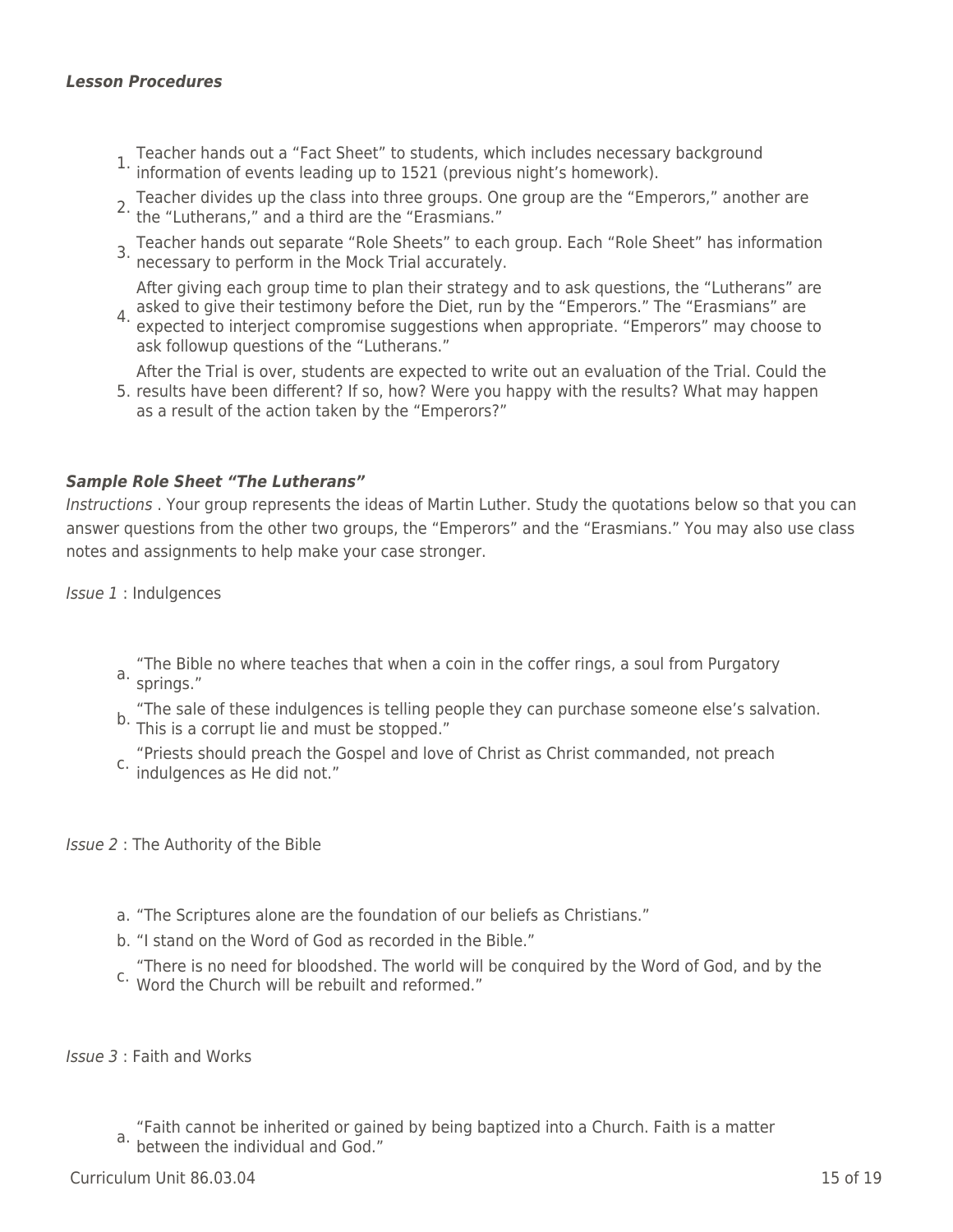- b. "The truly faithful in the Church is a relatively small number, for 'narrow is the gate and few b. there be that find it"
- "Faith is from God, not from man. Man can do nothing to earn or receive it. We are right with<br>C. Cod by faith alone " God by faith alone."

Issue 4 : Church practices (Sacraments)

- a. The econdation of the mass (the Eord's Supper) "The celebration of the Mass (the Lord's Supper) is not for the clergy alone. All believers are
- b. "The words of the priests do not transform the bread into Christ's body or the wine into His blood. Christ is present no matter what words are spoken or ceremonies performed."
- c. There should be no sucrants "There should be no sacraments except those found in the Bible: I can find only two, the

Issue 5 : Church authority

- a. "I will not be convinced by popes and councils but by Scripture and plain reason."
- b. "I do not believe that in order to be a believing Christian you have to believe in the pope<br>b. also."
- c. "A simple layman armed with scripture is above any pope or Church council."

Issue 6 : The Papal Bull, 1520

"I was called by the Pope (Leo X) a wild boar in the vineyard of the Lord. My books were

- a. ordered to be burned. I was excommunicated without having the opportunity to defend my beliefs. Is this God's justice?"
- "Whatever may happen, I have peace in my being. Not a leaf falls to the ground without God's b. Whatever may happen, make power many of us fall unless it be His will."
- c. canon law. The faith and the Church are at stake." "Let them burn my books. I for my part will publicly burn and condemn the Church's entire

Issue 7 : Miscellaneous Published Comments by Luther

- a. The charen dationities have excommunicated the for heresy, I excommunicated them.<br>a. name of the sacred truth of God. Christ will judge whose excommunication will stand." "The Church authorities have excommunicated me for heresy, I excommunicate them in the
- b. "All the condemned articles of John Huss are Christian."
- c. Seldom has the Pope overcome anyone with Scripture and with reason."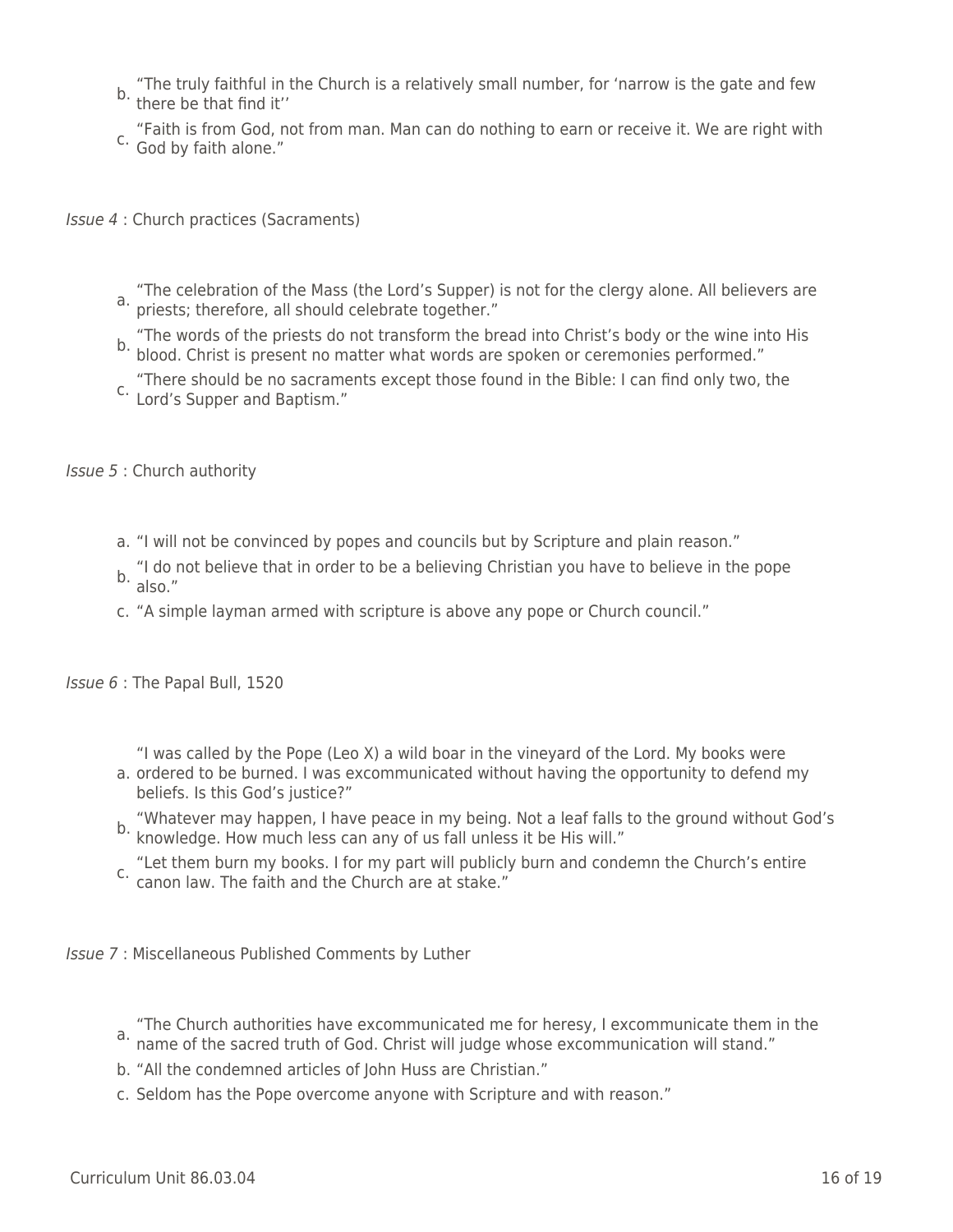"What lies there are about relics! One claims to have a feather from the wing of the Angel

- a. Gabriel; one has a flame from Moses' burning bush. And how does it happen that 18 apostles are buried in Germany when Christ had only 12?"
- b. "My conscience is prisoner to the Word of God. I cannot and will not recant. Here I stand. I b. rus conservative."
- c. From his famous hymn, "A Mighty Fortress is Our God":

"That Word they never can dismay, However much they batter. For God himself is in the fray, And nothing else can matter. Then let them take our life, Goods, honor, children, wife. We will let all go. They shall not conquer so, For God will win the battle."

# **V. Bibliography**

## **A. Useful Texts**

Beers, Burton F., World History . Patterns of Civilization . Englewood Cliffs, New Jersey: PrenticeHall, Inc., 1984.

Textbook used in the New Haven high schools in the Western Civilization course.

Strayer, Joseph R. and Hans W. Gatzke, The Mainstream of Civilization . New York: Harcourt Brace Jovanovich, Publishers, 1984.

Excellent collegelevel text; adaptable for use in high schools. Chapters on Renaissance (sixteen) and Reformation (seventeen) have appropriate primary source quotations and brief biographies of famous men of the period. Very helpful in preparing this unit.

Walker, Williston, A History of the Christian Church . New York: Charles Scribner's and Sons, 1959.

Of particular value in understanding the Chritian humanist thinkers such as Erasmus. Valuable history of the causes of and events surrounding the Reformation.

## **B. General References**

Bainton, Roland H., Here I Stand. A Life of Martin Luther . New York: Abingdon Press, 1950.

Highly recommended for student and teacher alike. Accurate, balanced and readable account with excellent illustrations and woodcuts. Especially valuable for the details of the "tract and pamphlet war" waged between Luther and his detractors. Full of usable quotations.

\_\_\_\_\_\_\_\_\_\_\_\_. Studies the Reformation . Boston: Beacon Press, 1963.

A collection of brief articles by a foremost Luther scholar. Not directly quoted in this unit.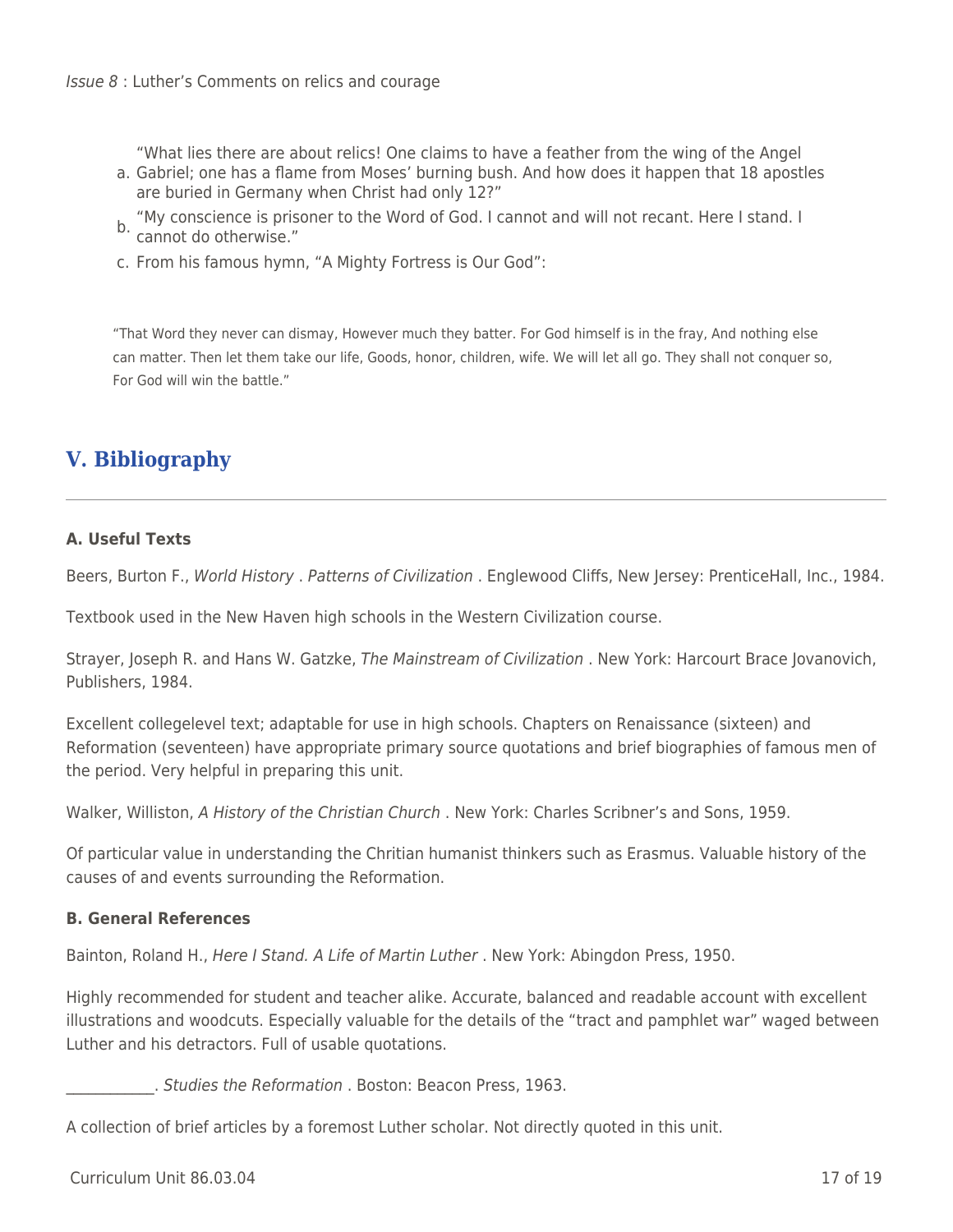Clark, Kenneth, Civilization. A Personal View . New York: Harper and Row, Publishers, 1961.

Excellent general work. Chapters four through seven are rich with color plates with helpful commentary on artists, architects and their work.

Dolan, John B., ed., The Essential Erasmus . On Mending the Peace of the Church . New York MentorOmega Books, 1964.

Contains an excellent introduction and a sixpage life of this scholarly Christian humanist. Articles by Erasmus include, "The Handbook of the Militant Christian," "The Praise of Folly, and "On Mending the Peace of the Church."

Gadol, Joan. Leon Battista Alberti. Universal Man of the Early Renaissance . Chicago: The University of Chicago Press, 1969.

Scholarly study of the versatile Alberti; welldocumented and filled with fascinating diagrams, photographs and illustrations. Somewhat technical, but helpful in following the development of this "universal man" in his artistic and humanistic thought.

Gentles, Frederick and Melvin Steinfield, Hangups From Way Back. Historical Myths and Canons , Volume 1. San Francisco: Canfield Press, 1970.

Chapter nine, "Individualism in Renaissance Italy," contains several vignettes and quotations by Cellini, Alberti, Michelangelo and others quoted in this paper.

Gilmore, Myron P., The World of Humanism, 14531517 . New York: Harper and Brothers, Publishers, 1952.

General history, written textbookstyle, containing good discussions of the Renaissance papacy and the effects of humanistic thought both in Italy and in the North. Illustrated, with forty pages of anotated bibliography.

Gundersheimer, Werner L., ed., The Italian Renaissance . Englewood Cliffs, New Jersey: PrenticeHall, Inc., 1965

Essential primary source collection of representative works by Salutati, Pico Della Mirandola, Machiavelli, Castiglione and others, with helpful bibliography.

Hyma, Albert, Erasmus and the Humanists . New York: F. S. Crofts and Company, 1930.

Collection of four of Erasmus' more familiar essays. Erasmus is presented as an heroic individual with his serious as well as satirical side.

Janson, H. W., with Dara Jane Jans on, History of Art. A Survey of the Major Visual Arts from the Dawn of History to the Present Day . Englewood Cliffs, New Jersey: PrenticeHall, Inc., 1968.

Janson's book is essential to any library including art of the Western world. Useful in understanding artistic works cited in this paper.

Olin, John C., ed., Christian Humanism and the Reformation. Selected Writings of Erasmus . New York: Fordham University Press, 1975.

Contains an autobiographical sketch by Erasmus and two evaluations of the man and his work, one by a friend

 $C$ urriculum Unit 86.03.04 18 of 19